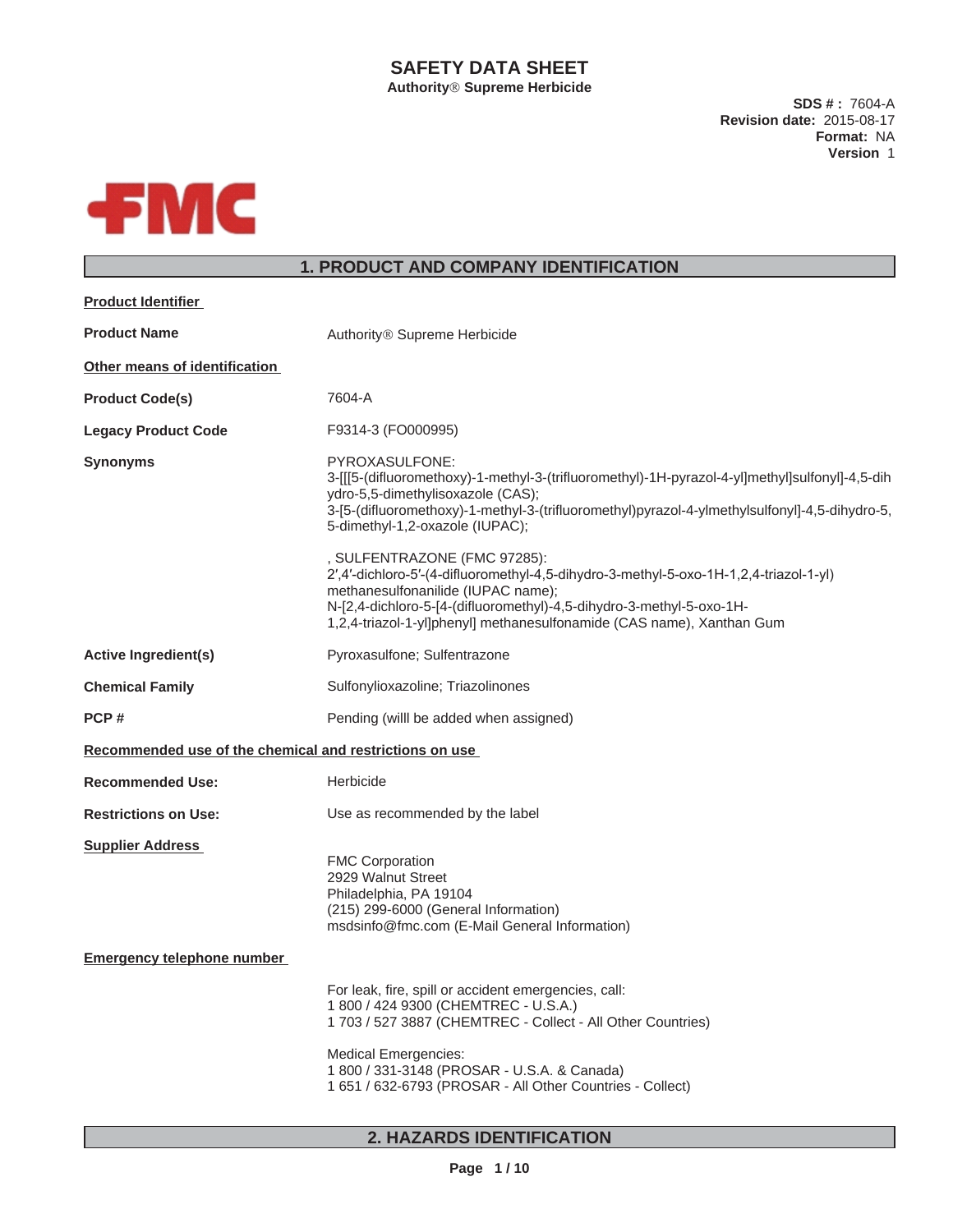#### **Classification**

#### **OSHA Regulatory Status**

This material is considered hazardous by the OSHA Hazard Communication Standard (29 CFR 1910.1200)

| usts/Mists)<br>Acute toxicity<br>—<br>Inhalatio<br>∵ال |                   |
|--------------------------------------------------------|-------------------|
| <b>Carcino</b><br>noaenicit\                           | $   -$<br>--      |
| Repro<br>. .<br>toxicity<br>Juctive                    | . די<br>P<br>valo |

#### **GHS Label elements, including precautionary statements**

# **EMERGENCY OVERVIEW Danger Hazard Statements** H332 - Harmful if inhaled H351 - Suspected of causing cancer H360 - May damage fertility or the unborn child

#### **Precautionary Statements - Prevention**

P202 - Do not handle until all safety precautions have been read and understood

P261 - Avoid breathing dust/fume/gas/mist/vapors/spray

P271 - Use only outdoors or in a well-ventilated area

P280 - Wear protective gloves/protective clothing/eye protection/face protection

#### **Precautionary Statements - Response**

P308 + P313 - If exposed or concerned: Get medical advice/attention

P304 + P340 - IF INHALED: Remove person to fresh air and keep comfortable for breathing

#### **Precautionary Statements - Storage**

P405 - Store locked up

#### **Precautionary Statements - Disposal**

P501 - Dispose of contents/container according to label directions

#### **Hazards not otherwise classified (HNOC)**

No hazards not otherwise classified were identified.

#### **Other Information**

Very toxic to aquatic life with long lasting effects. May be harmful in contact with skin. Causes mild skin irritation.

## **3. COMPOSITION/INFORMATION ON INGREDIENTS**

**Chemical Family Sulfonylioxazoline; Triazolinones.** 

| <b>Chemical name</b> | <b>CAS-No</b> | Weight % |
|----------------------|---------------|----------|
| Sulfentrazone        | 122836-35-5   | 20.66    |
| Pyroxasulfone        | 447399-55-5   | 20.2     |
| Propylene glycol     | $57 - 55 - 6$ | $5 - 10$ |
| Toluene              | 108-88-3      | l -5     |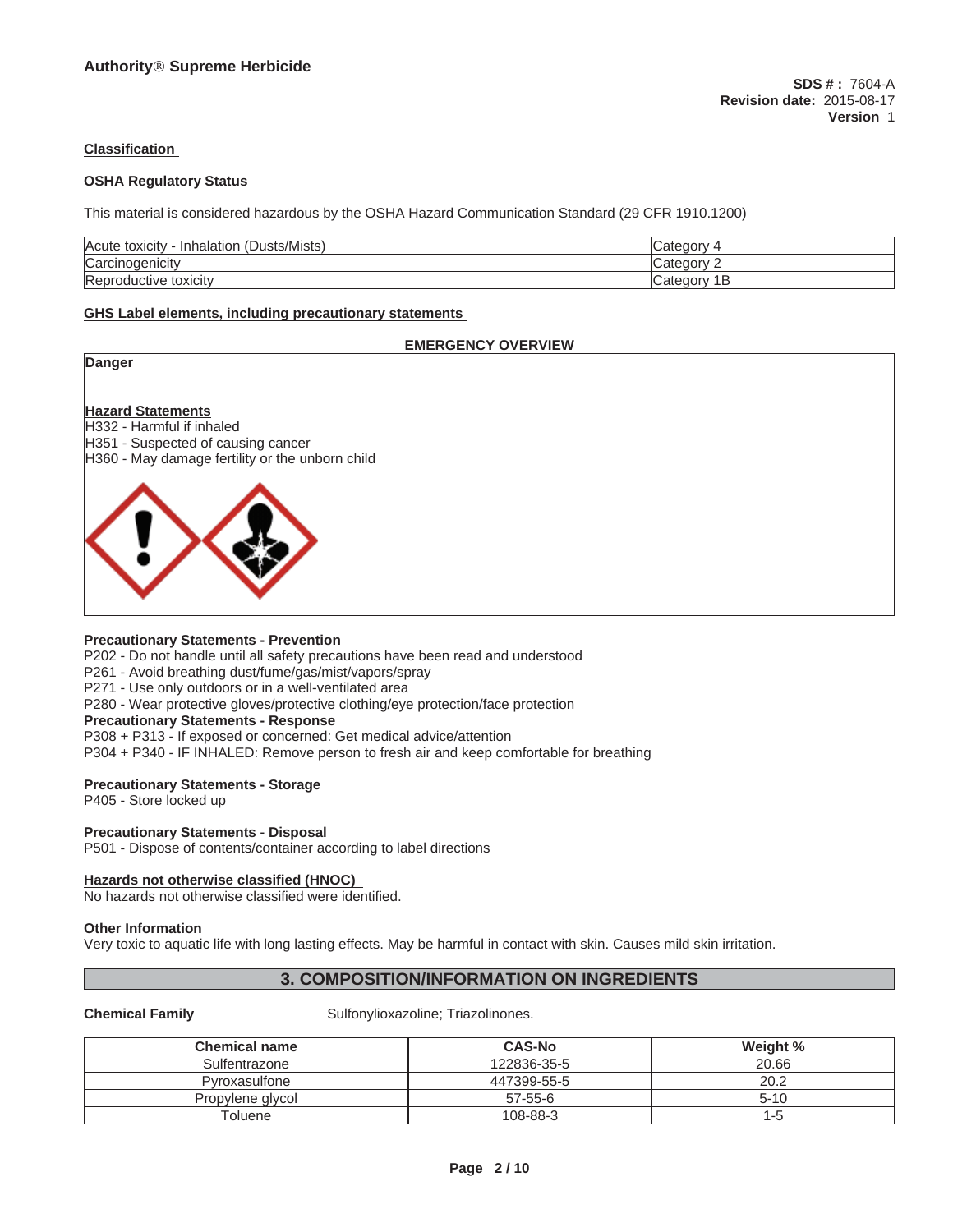Synonyms are provided in Section 1.

| <b>4. FIRST AID MEASURES</b>                                                                               |                                                                                                                                                                                                                                                                               |  |  |  |
|------------------------------------------------------------------------------------------------------------|-------------------------------------------------------------------------------------------------------------------------------------------------------------------------------------------------------------------------------------------------------------------------------|--|--|--|
|                                                                                                            |                                                                                                                                                                                                                                                                               |  |  |  |
| <b>Eye Contact</b>                                                                                         | Hold eyes open and rinse slowly and gently with water for 15 to 20 minutes. Remove<br>contact lenses, if present, after the first 5 minutes, then continue rinsing eye. Call a poison<br>control center or doctor for further treatment advice.                               |  |  |  |
| <b>Skin Contact</b>                                                                                        | Take off contaminated clothing. Rinse skin immediately with plenty of water for 15-20<br>minutes. Call a poison control center or doctor for further treatment advice.                                                                                                        |  |  |  |
| <b>Inhalation</b>                                                                                          | Move to fresh air. If person is not breathing, call 911 (within the U.S. and Canada) or an<br>ambulance, then give artificial respiration, preferably mouth-to-mouth if possible. Call a<br>poison control center or doctor for further treatment advice.                     |  |  |  |
| Ingestion                                                                                                  | Call a poison control center or doctor immediately for treatment advice. Have person sip a<br>glass of water if able to swallow. Do not induce vomiting unless told to do so by a poison<br>control center or doctor. Do not give anything by mouth to an unconscious person. |  |  |  |
| Most important symptoms and<br>effects, both acute and delayed                                             | None known.                                                                                                                                                                                                                                                                   |  |  |  |
| Indication of immediate medical<br>attention and special treatment<br>needed, if necessary                 | Treat symptomatically                                                                                                                                                                                                                                                         |  |  |  |
| <b>5. FIRE-FIGHTING MEASURES</b>                                                                           |                                                                                                                                                                                                                                                                               |  |  |  |
| <b>Suitable Extinguishing Media</b>                                                                        | Carbon dioxide (CO <sub>2</sub> ), Foam, Dry powder, Water spray.                                                                                                                                                                                                             |  |  |  |
| <b>Specific Hazards Arising from the</b><br><b>Chemical</b>                                                | None known                                                                                                                                                                                                                                                                    |  |  |  |
| <b>Hazardous Combustion Products</b>                                                                       | Carbon oxides (COx), Hydrogen chloride, Hydrogen fluoride, Nitrogen oxides (NOx).                                                                                                                                                                                             |  |  |  |
| <b>Explosion data</b><br><b>Sensitivity to Mechanical Impact</b><br><b>Sensitivity to Static Discharge</b> | No information available.<br>No information available.                                                                                                                                                                                                                        |  |  |  |
| Protective equipment and<br>precautions for firefighters                                                   | As in any fire, wear self-contained breathing apparatus and full protective gear.                                                                                                                                                                                             |  |  |  |
|                                                                                                            | <b>6. ACCIDENTAL RELEASE MEASURES</b>                                                                                                                                                                                                                                         |  |  |  |
| <b>Personal Precautions</b>                                                                                | Isolate and post spill area. Remove all sources of ignition. Wear suitable protective clothing,<br>gloves and eye/face protection. For personal protection see section 8.                                                                                                     |  |  |  |
| <b>Other</b>                                                                                               | For further clean-up instructions, call FMC Emergency Hotline number listed in Section 1<br>"Product and Company Identification" above.                                                                                                                                       |  |  |  |
| <b>Environmental Precautions</b>                                                                           | Keep people and animals away from and upwind of spill/leak. Keep material out of lakes,<br>streams, ponds, and sewer drains.                                                                                                                                                  |  |  |  |
| <b>Methods for Containment</b>                                                                             | Dike to prevent runoff. Absorb with earth, sand or other non-combustible material and<br>transfer to containers for later disposal.                                                                                                                                           |  |  |  |
| Methods for cleaning up                                                                                    | Clean and neutralize spill area, tools and equipment by washing with bleach water and<br>soap. Absorb rinsate and add to the collected waste. Waste must be classified and labeled<br>prior to recycling or disposal. Dispose of waste as indicated in Section 13.            |  |  |  |

#### **7. HANDLING AND STORAGE**

Handling **Handling** Do not contaminate other pesticides, fertilizers, water, food, or feed by storage or disposal.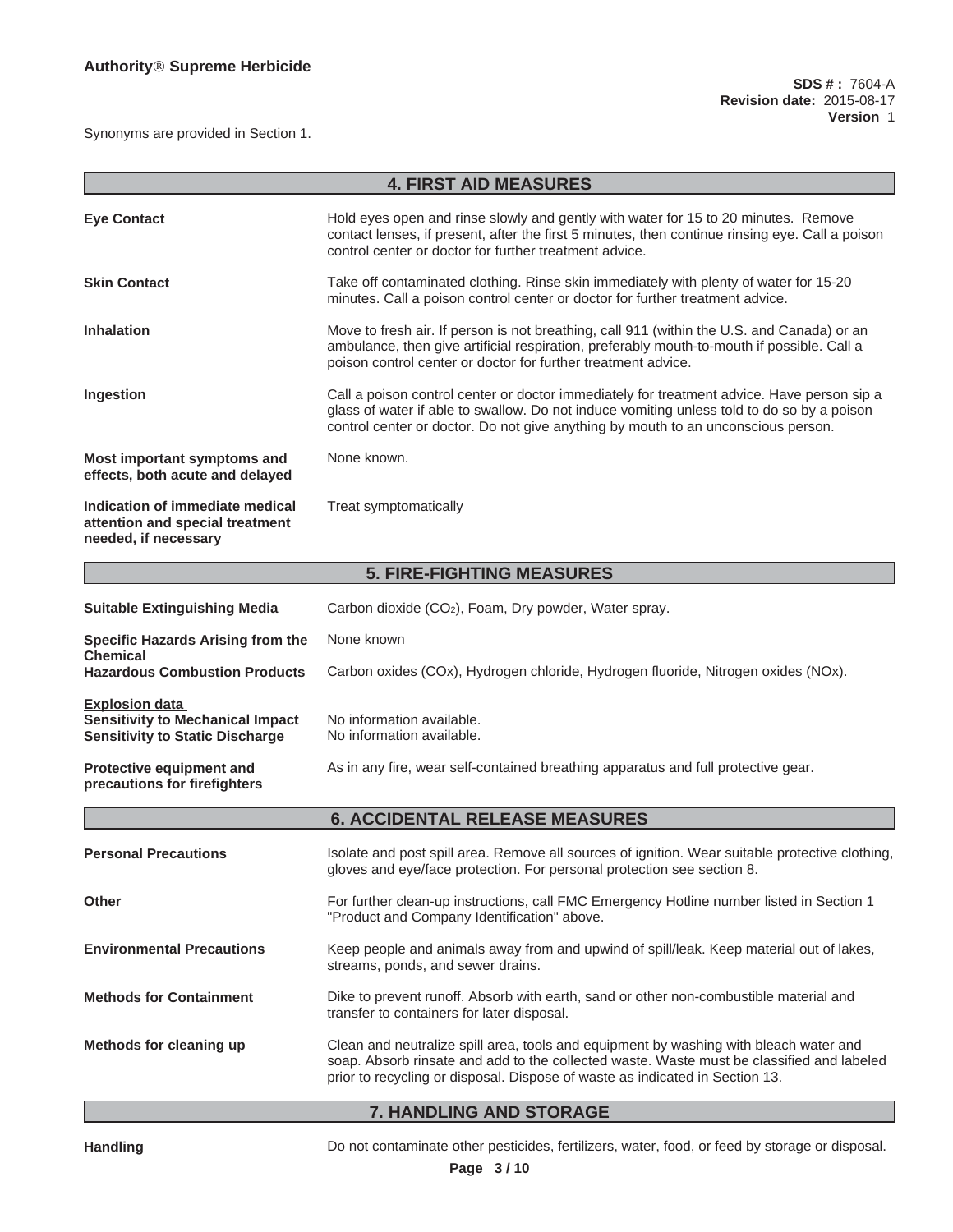**Storage** Keep in a dry, cool and well-ventilated place. Keep away from open flames, hot surfaces and sources of ignition. Keep out of reach of children and animals. Keep/store only in original container.

**Incompatible products** No information available

### **8. EXPOSURE CONTROLS/PERSONAL PROTECTION**

#### **Control parameters**

| <b>Chemical name</b> | <b>ACGIH TLV</b>        | <b>OSHA PEL</b>            | <b>NIOSH</b>                | <b>Mexico</b>                     |
|----------------------|-------------------------|----------------------------|-----------------------------|-----------------------------------|
| Toluene              | TWA: 20 ppm             | <b>TWA: 200 ppm</b>        | IDLH: 500 ppm               | Mexico: TWA 50 ppm                |
| $(108 - 88 - 3)$     |                         | Ceiling: 300 ppm           | <b>TWA: 100 ppm</b>         | Mexico: TWA 188 mg/m <sup>3</sup> |
|                      |                         |                            | TWA: 375 mg/m <sup>3</sup>  |                                   |
|                      |                         |                            | STEL: 150 ppm               |                                   |
|                      |                         |                            | STEL: 560 mg/m <sup>3</sup> |                                   |
| <b>Chemical name</b> | <b>British Columbia</b> | Quebec                     | <b>Ontario TWAEV</b>        | <b>Alberta</b>                    |
| Propylene glycol     |                         |                            | TWA: $10 \text{ mg/m}^3$    |                                   |
| $(57-55-6)$          |                         |                            | aerosol only                |                                   |
|                      |                         |                            |                             |                                   |
|                      |                         |                            | TWA: 50 ppm                 |                                   |
|                      |                         |                            | aerosol and vapor           |                                   |
|                      |                         |                            | TWA: $155 \text{ mg/m}^3$   |                                   |
|                      |                         |                            | aerosol and vapor           |                                   |
|                      |                         |                            |                             |                                   |
| Toluene              | TWA: 20 ppm             | TWA: 50 ppm                | TWA: 20 ppm                 | TWA: 50 ppm                       |
| $(108 - 88 - 3)$     |                         | TWA: 188 mg/m <sup>3</sup> |                             | TWA: 188 mg/m <sup>3</sup>        |
| $\blacksquare$       |                         | <b>Skin</b>                |                             | <b>Skin</b>                       |

#### **Appropriate engineering controls**

**Engineering measures** Apply technical measures to comply with the occupational exposure limits. When working in confined spaces (tanks, containers, etc.), ensure that there is a supply of air suitable for breathing and wear the recommended equipment.

#### **Individual protection measures, such as personal protective equipment**

| <b>Eye/Face Protection</b>      | For dust, splash, mist or spray exposure, wear chemical protective goggles.                                                                                                                                                                                                                                                      |
|---------------------------------|----------------------------------------------------------------------------------------------------------------------------------------------------------------------------------------------------------------------------------------------------------------------------------------------------------------------------------|
| <b>Skin and Body Protection</b> | Wear suitable protective clothing. Protective shoes or boots.                                                                                                                                                                                                                                                                    |
| <b>Hand Protection</b>          | Protective gloves                                                                                                                                                                                                                                                                                                                |
| <b>Respiratory Protection</b>   | If exposure limits are exceeded or irritation is experienced, NIOSH/MSHA approved<br>respiratory protection should be worn. Positive-pressure supplied air respirators may be<br>required for high airborne contaminant concentrations. Respiratory protection must be<br>provided in accordance with current local regulations. |
| <b>Hygiene measures</b>         | Clean water should be available for washing in case of eye or skin contamination. Wash<br>skin prior to eating, drinking, chewing gum or using tobacco. Shower or bathe at the end of<br>working. Remove and wash contaminated clothing before re-use. Launder work clothing<br>separately from regular household laundry.       |
| <b>General information</b>      | If the product is used in mixtures, it is recommended that you contact the appropriate<br>protective equipment suppliers. These recommendations apply to the product as supplied.                                                                                                                                                |

#### **9. PHYSICAL AND CHEMICAL PROPERTIES**

**Information on basic physical and chemical properties**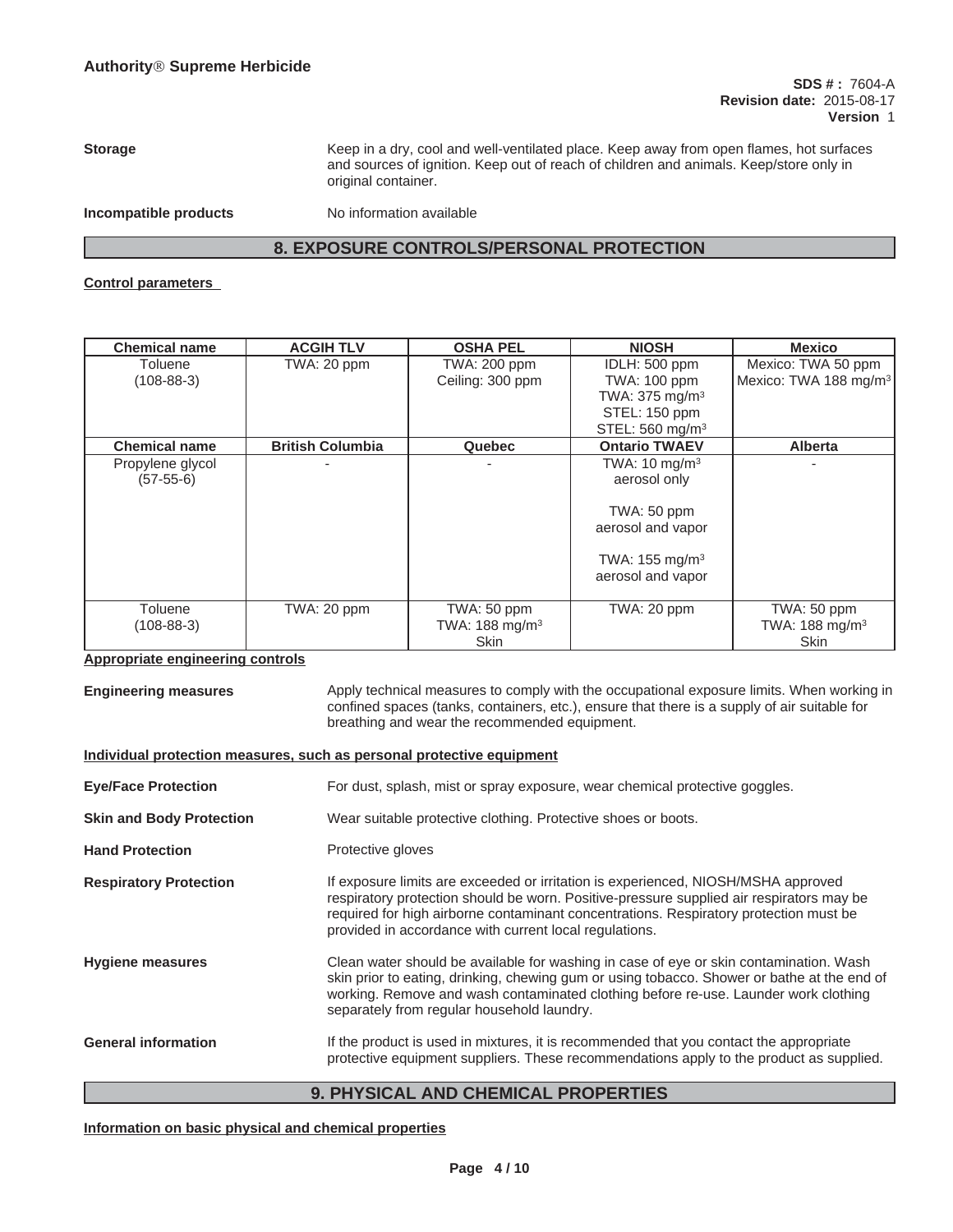**Appearance** Liquid **Physical State** Liquid **Color** No information available **Odor** No information available<br> **Odor threshold** Mo information available **Odor threshold** No information available<br> **pH** 5.22 @ 22.7°C **pH** 5.22 @ 22.7°C **Melting point/freezing point** No information available **Boiling Point/Range** No information available **Flash point** > 100 °C / > 212 °F **Evaporation Rate Communisty Constructs**<br> **Elammability (solid. gas)** No information available **Flammability (solid, gas) Flammability Limit in Air Upper flammability limit:** No information available<br> **Lower flammability limit:** No information available **Lower flammability limit: Vapor pressure** No information available<br> **Vapor density**<br>
No information available **No information available Density** 10.10 lb/gal (1.21 g/mL) @ 19.6°C **Specific gravity** No information available **Water solubility** No information available **Solubility in other solvents** No information available **Partition coefficient** No information available **Autoignition temperature** No information available **Decomposition temperature** No information available **Viscosity, kinematic** 661 cSt @ 21.4°C; 532cSt @ 21.4°C **Viscosity, dynamic**<br> **Explosive properties**<br>
No information available **Explosive properties Oxidizing properties** No information available **Molecular weight** No information available **Bulk density** No information available

#### **10. STABILITY AND REACTIVITY**

Stable under recommended storage conditions

| <b>Reactivity</b> |  |  |  |
|-------------------|--|--|--|
|-------------------|--|--|--|

**Chemical Stability** Stable under recommended storage conditions.<br>**Possibility of Hazardous Reactions** None under normal processing. **Possibility of Hazardous Reactions Hazardous polymerization** Hazardous polymerization does not occur.

**Conditions to avoid Heat, flames and sparks.** 

**Incompatible materials** No information available. **Hazardous Decomposition Products** Carbon oxides (COx), Hydrogen chloride, Hydrogen fluoride, Nitrogen oxides (NOx).

#### **11. TOXICOLOGICAL INFORMATION**

#### **Product Information**

**LD50 Oral** 3129 mg/kg (rat) **LD50 Dermal** > 5000 mg/kg (rat) **LC50 Inhalation** > 2.07 mg/L 4 hr (rat) **Serious eye damage/eye irritation** Mildly irritating (rabbit).<br>**Skin corrosion/irritation** Slightly irritating (rabbit). **Skin corrosion/irritation**<br>Sensitization **Sensitization** Non-sensitizing

#### **Information on toxicological effects**

**Symptoms** Symptoms of overexposure may be headache, dizziness, tiredness, nausea and vomiting.

#### **Delayed and immediate effects as well as chronic effects from short and long-term exposure**

**Chronic toxicity** Pyroxasulfone: Effects are expected to be similar to those that are seen with acute toxicity.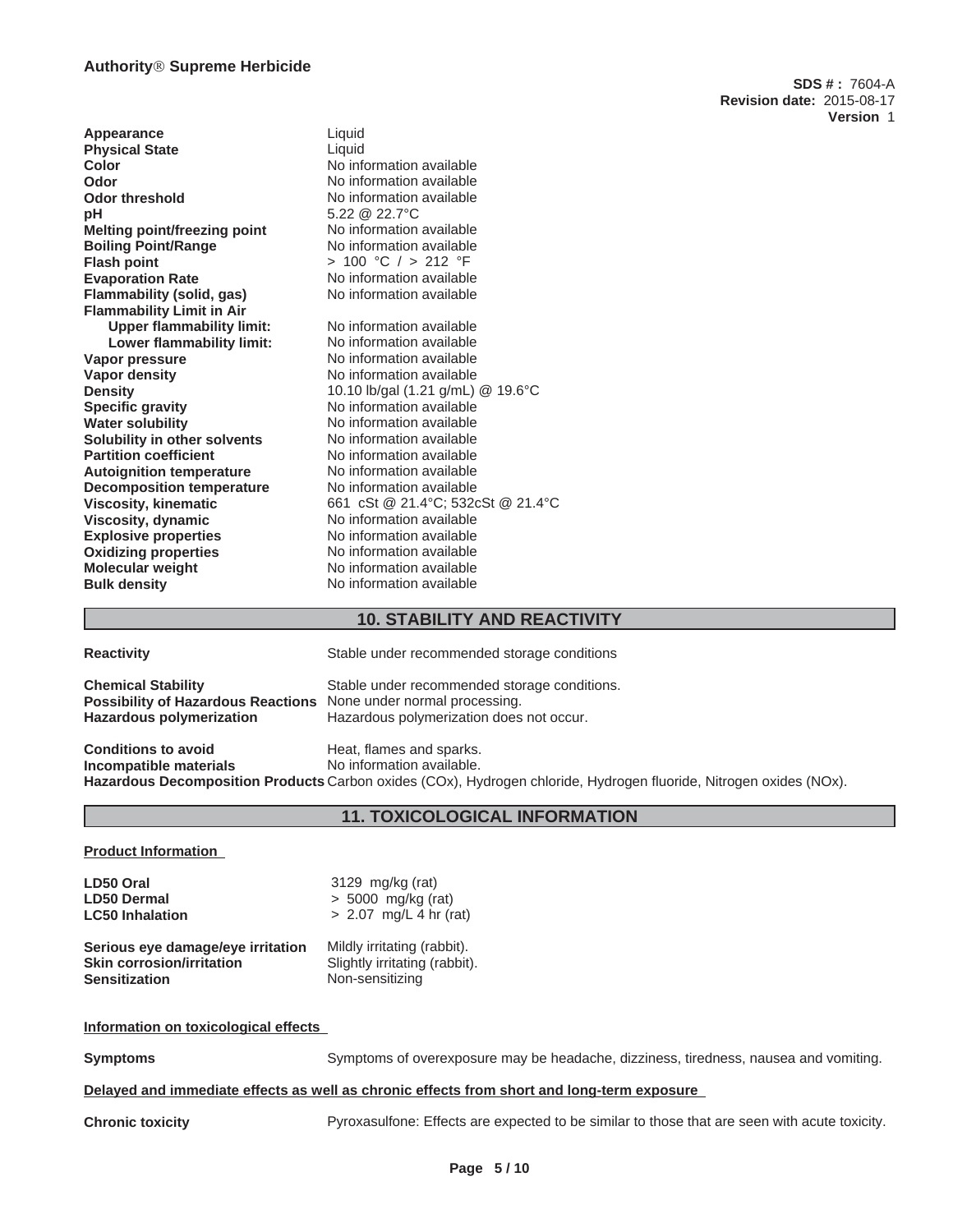|                                                                                                                                | <b>SDS #: 7604-A</b><br><b>Revision date: 2015-08-17</b>                                                                                                                                                                                                                                                                             |
|--------------------------------------------------------------------------------------------------------------------------------|--------------------------------------------------------------------------------------------------------------------------------------------------------------------------------------------------------------------------------------------------------------------------------------------------------------------------------------|
|                                                                                                                                | Version 1<br>Sulfentrazone: Prolonged exposure cause decreased hemoglobin content and hematocrit,<br>and increased spleen weight and splenic extramedullary hematopoiesis at high doses in<br>animal studies                                                                                                                         |
| <b>Mutagenicity</b>                                                                                                            | Pyroxasulfone, Sulfentrazone: Not genotoxic in laboratory studies.                                                                                                                                                                                                                                                                   |
| Carcinogenicity                                                                                                                | Pyroxasulfone: Increased incidence of urinary bladder transitional papillomas was reported<br>in male rat in two-year carcinogenicity study. Limited evidence of carcinogenic effects.                                                                                                                                               |
|                                                                                                                                | Sulfentrazone: No evidence of carcinogenicity from animal studies.                                                                                                                                                                                                                                                                   |
| <b>Neurological effects</b>                                                                                                    | Pyroxasulfone: Not neurotoxic.                                                                                                                                                                                                                                                                                                       |
|                                                                                                                                | Sulfentrazone: Clinical signs of neurotoxicity in laboratory animals was observed at high<br>dose levels.                                                                                                                                                                                                                            |
| <b>Reproductive toxicity</b>                                                                                                   | Pyroxasulfone: Any signs of effect to fertility or embryo were not observed in rat<br>one-generation and two generation reproductive studies at the dosage of which general<br>toxicity to parental animals was observed. However, developmental toxicity was observed<br>in offspring in a rat. May cause harm to the unborn child. |
|                                                                                                                                | Sulfentrazone: No toxicity to reproduction in animal studies.                                                                                                                                                                                                                                                                        |
| <b>Developmental toxicity</b>                                                                                                  | Pyroxasulfone: Developmental toxicity was observed in rat offspring. May cause harm to<br>unborn child. Not teratogenic in animal studies.                                                                                                                                                                                           |
|                                                                                                                                | Sulfentrazone: Fetal weight decreased; delayed skeletal ossification observed at maternally<br>non-toxic doses are reversible effects and a dose-response is established; malformations<br>observed in fetuses at maternally toxic doses and consistent with the mode of action for<br>protoporphyrongen oxidase inhibitors.         |
| <b>STOT - single exposure</b><br><b>STOT - repeated exposure</b><br><b>Target organ effects</b><br><b>Neurological effects</b> | Not classified.<br>Not classified.<br>Pyroxasulfone: Liver, kidney, bladder, cardiovascular system. Sulfentrazone: Hematopoietic<br>system.<br>Pyroxasulfone: Not neurotoxic.                                                                                                                                                        |
|                                                                                                                                | Sulfentrazone: Clinical signs of neurotoxicity in laboratory animals was observed at high<br>dose levels.                                                                                                                                                                                                                            |
| <b>Aspiration hazard</b>                                                                                                       | No information available.                                                                                                                                                                                                                                                                                                            |

| <b>Chamisal</b><br>name<br>ынышсаг      | <b>ACGIH</b> | IAPC<br>IANV | .<br>N<br>. | OCHA<br>א⊓ט |
|-----------------------------------------|--------------|--------------|-------------|-------------|
| $\overline{\phantom{0}}$<br>oluene<br>. |              | Group        |             |             |
| $08 - 88 - 3$                           |              |              |             |             |

**Legend:**

**IARC (International Agency for Research on Cancer)** *Group 3 - Not classifiable as to its carcinogenicity to humans*

## **12. ECOLOGICAL INFORMATION**

#### **Ecotoxicity**

| Sulfentrazone (122836-35-5) |           |                |       |       |
|-----------------------------|-----------|----------------|-------|-------|
| Active Ingredient(s)        | Duration  | <b>Species</b> | Value | Units |
| Sulfentrazone               | 72 h EC50 | Algae          | 32.8  | mg/L  |
|                             | 48 h EC50 | Crustacea      | 60.4  | mg/L  |
|                             | 96 h LC50 | Fish           | 94    | mg/L  |
|                             | 21 d NOEC | Fish           | 5.9   | mg/L  |
|                             | 21 d NOEC | Crustacea      | 0.51  | mg/L  |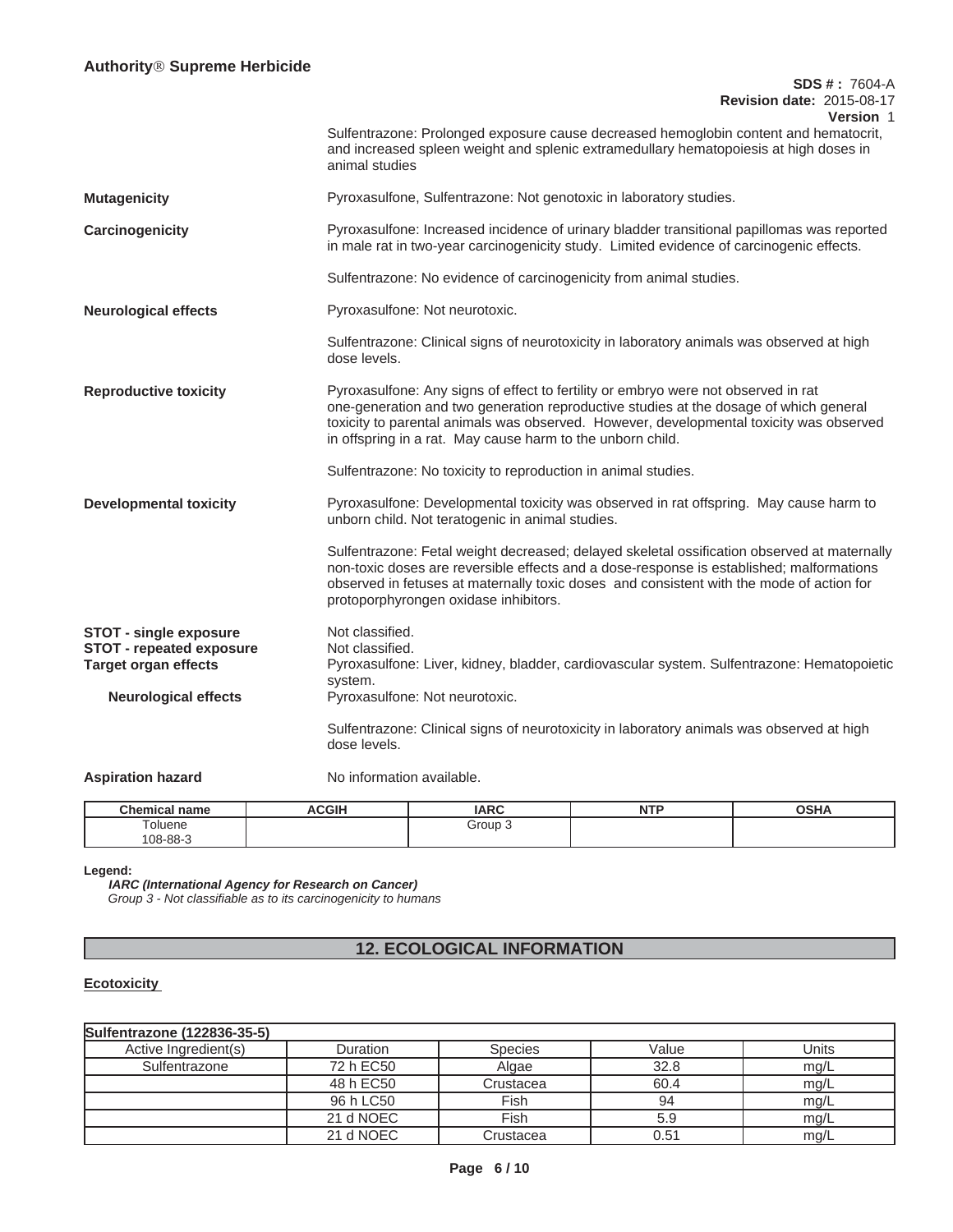| Pyroxasulfone (447399-55-5)                                                                                                                                           |                                                                                                                            |                                                                                                                                                                                        |         |       |
|-----------------------------------------------------------------------------------------------------------------------------------------------------------------------|----------------------------------------------------------------------------------------------------------------------------|----------------------------------------------------------------------------------------------------------------------------------------------------------------------------------------|---------|-------|
| Active Ingredient(s)                                                                                                                                                  | Duration                                                                                                                   | <b>Species</b>                                                                                                                                                                         | Value   | Units |
| Pyroxasulfone                                                                                                                                                         | 96 h LC50                                                                                                                  | Rainbow trout                                                                                                                                                                          | >2.2    | mg/L  |
|                                                                                                                                                                       | 96 h LC50                                                                                                                  | <b>Bluegill</b> sunfish                                                                                                                                                                | >2.8    | mg/L  |
|                                                                                                                                                                       | 48 h EC50                                                                                                                  | Daphnia magna                                                                                                                                                                          | >4.4    | mg/L  |
|                                                                                                                                                                       | 96 h LC50                                                                                                                  | Algae                                                                                                                                                                                  | 0.00079 | mg/L  |
| <b>Persistence and degradability</b>                                                                                                                                  |                                                                                                                            | Pyroxasulfone: Moderately persistent. Sulfentrazone: Persistent, Does not readily<br>hydrolyze, Not readily biodegradable.                                                             |         |       |
| <b>Bioaccumulation</b>                                                                                                                                                | Pyroxasulfone, Sulfentrazone: The substance has a low potential to bioaccumulate in the<br>environment.                    |                                                                                                                                                                                        |         |       |
| <b>Mobility</b>                                                                                                                                                       |                                                                                                                            | Pyroxasulfone, Sulfentrazone: Mobile, Has potential to reach ground water.                                                                                                             |         |       |
|                                                                                                                                                                       |                                                                                                                            | <b>13. DISPOSAL CONSIDERATIONS</b>                                                                                                                                                     |         |       |
| <b>Waste disposal methods</b>                                                                                                                                         | disposal authorities for guidance.                                                                                         | Improper disposal of excess pesticide, spray mixture, or rinsate is prohibited. If these<br>wastes cannot be disposed of by use according to label instructions, contact appropriate   |         |       |
| <b>Contaminated Packaging</b>                                                                                                                                         | container.                                                                                                                 | Containers must be disposed of in accordance with local, state and federal regulations.<br>Refer to the product label for container disposal instructions. Do not reuse or refill this |         |       |
|                                                                                                                                                                       |                                                                                                                            | <b>14. TRANSPORT INFORMATION</b>                                                                                                                                                       |         |       |
|                                                                                                                                                                       |                                                                                                                            |                                                                                                                                                                                        |         |       |
| <b>DOT</b>                                                                                                                                                            | at 49 CFR Parts 100 through 185.                                                                                           | This material is not a hazardous material as defined by U.S. Department of Transportation                                                                                              |         |       |
| <b>TDG</b>                                                                                                                                                            | Classification below is only applicable when shipped by vessel and is not applicable when<br>shipped by road or rail only. |                                                                                                                                                                                        |         |       |
| UN/ID no<br><b>Proper Shipping Name</b><br><b>Hazard class</b><br><b>Packing Group</b><br><b>Marine Pollutant</b><br><b>Description</b>                               | <b>UN3082</b><br>9<br>Ш<br>Pyroxasulfone, Sulfentrazone.                                                                   | Environmentally hazardous substance, liquid, n.o.s.<br>UN3082, Environmentally hazardous substance, liquid, n.o.s. (Pyroxasulfone,<br>Sulfentrazone), 9, III, Marine Pollutant         |         |       |
| <b>ICAO/IATA</b>                                                                                                                                                      |                                                                                                                            |                                                                                                                                                                                        |         |       |
| UN/ID no<br><b>Proper Shipping Name</b><br><b>Hazard class</b><br><b>Packing Group</b><br><b>Description</b>                                                          | <b>UN3082</b><br>9<br>Ш                                                                                                    | Environmentally hazardous substance, liquid, n.o.s.<br>UN3082, Environmentally hazardous substance, liquid, n.o.s. (Pyroxasulfone,<br>Sulfentrazone), 9, III, Marine Pollutant         |         |       |
| <b>IMDG/IMO</b><br>UN/ID no<br><b>Proper Shipping Name</b><br><b>Hazard class</b><br><b>Packing Group</b><br>EmS No.<br><b>Marine Pollutant</b><br><b>Description</b> | <b>UN3082</b><br>9<br>Ш<br>$F-A, S-F$<br>Pyroxasulfone, Sulfentrazone                                                      | Environmentally hazardous substance, liquid, n.o.s.<br>UN3082, Environmentally hazardous substance, liquid, n.o.s. (Pyroxasulfone,<br>Sulfentrazone), 9, III, Marine Pollutant         |         |       |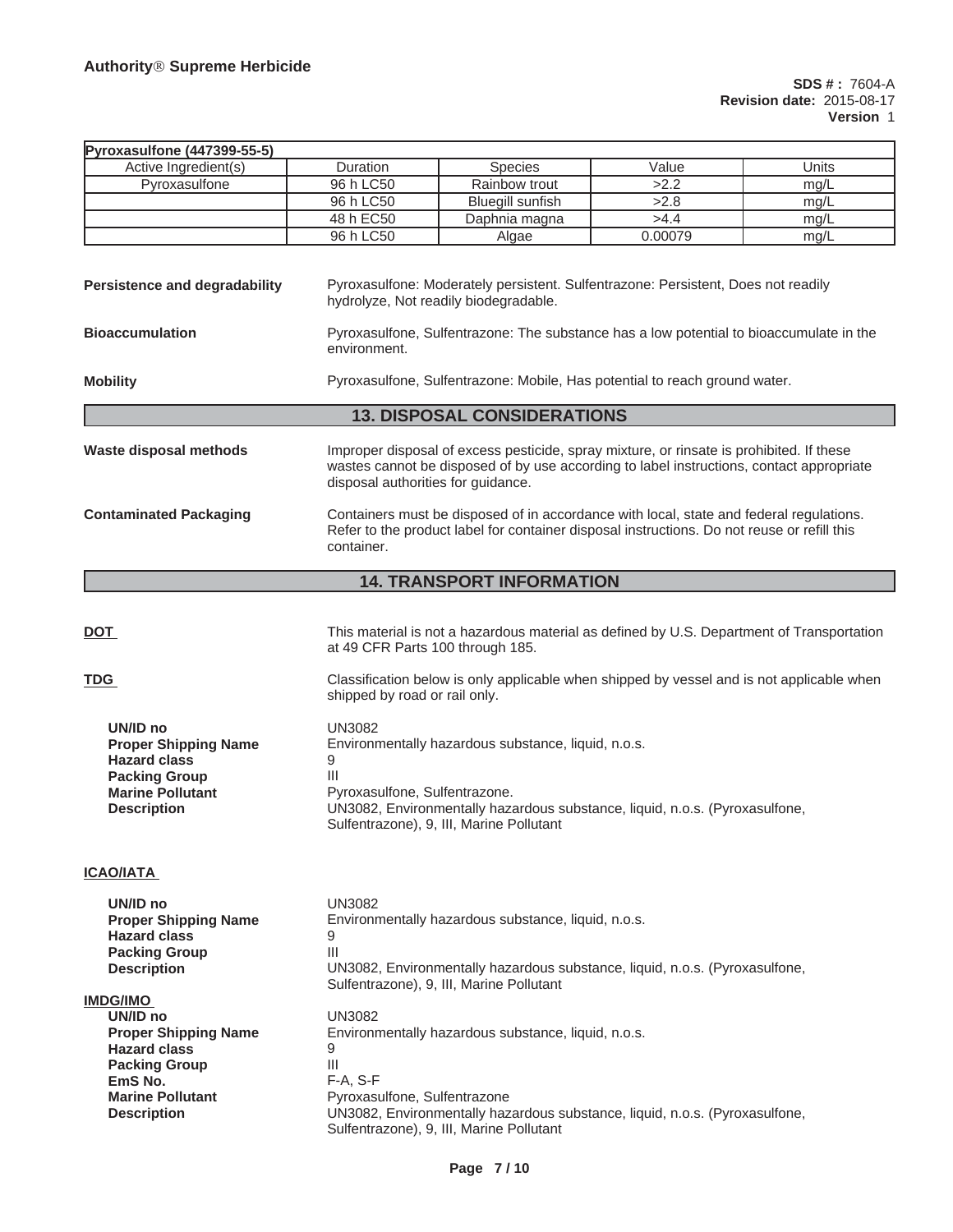## **15. REGULATORY INFORMATION**

## **U.S. Federal Regulations**

#### **SARA 313**

Section 313 of Title III of the Superfund Amendments and Reauthorization Act of 1986 (SARA). This product contains a chemical or chemicals which are subject to the reporting requirements of the Act and Title 40 of the Code of Federal Regulations, Part 372:

| <b>Chemical name</b> | <b>CAS-No</b> | Weight % | <b>SARA 313 - Threshold</b><br>Values % |
|----------------------|---------------|----------|-----------------------------------------|
| Toluene - 108-88-3   | 108-88-3      |          |                                         |

#### **SARA 311/312 Hazard Categories**

| Acute health hazard               | Yes |
|-----------------------------------|-----|
| <b>Chronic health hazard</b>      | Yes |
| <b>Fire hazard</b>                | N٥  |
| Sudden release of pressure hazard | N٥  |
| <b>Reactive Hazard</b>            | Nο  |

#### **Clean Water Act**

This product contains the following substances which are regulated pollutants pursuant to the Clean Water Act (40 CFR 122.21 and 40 CFR 122.42):

| <b>Chemical name</b> | <b>CWA - Reportable</b><br>Quantities | <b>CWA - Toxic Pollutants</b> | <b>CWA - Priority</b><br><b>Pollutants</b> | <b>CWA - Hazardous</b><br><b>Substances</b> |
|----------------------|---------------------------------------|-------------------------------|--------------------------------------------|---------------------------------------------|
| Toluene<br>108-88-3  | 1000 lb                               |                               |                                            |                                             |

#### **CERCLA**

This material, as supplied, contains one or more substances regulated as a hazardous substance under the Comprehensive Environmental Response Compensation and Liability Act (CERCLA) (40 CFR 302):

| <b>Chemical name</b> | <b>Hazardous Substances RQs</b> | <b>Extremely Hazardous Substances</b>  <br><b>RQs</b> |
|----------------------|---------------------------------|-------------------------------------------------------|
| Гoluene<br>108-88-3  | 1000 lb<br>454 ka               |                                                       |

#### **FIFRA Information**

*This chemical is a pesticide product registered by the Environmental Protection Agency and is subject to certain labeling requirements under federal pesticide law. These requirements differ from the classification criteria and hazard information required for safety data sheets, and for workplace labels of non-pesticide chemicals. Following is the hazard information as required on the pesticide label:*

*CAUTION*

*Harmful if swallowed, inhaled or absorbed through skin. This product is toxic to aquatic invertibrates. This product is highly toxic to algae and toxic to fish and aquatic organisms.*

## **US State Regulations**

### **California Proposition 65**

This product contains the following Proposition 65 chemicals.

| Chemi<br>-------<br>шс<br>пане | - 1960<br>r.<br>ъ.<br>. .<br>'rot<br>ulic<br>лгог<br>vJ |
|--------------------------------|---------------------------------------------------------|
| $108 - 88 -$                   | mentar                                                  |
| oluene                         | Develor                                                 |

#### **U.S. State Right-to-Know Regulations**

| Chemical<br>name           | <b>New</b><br>Jersey | ма<br>aautusetta | eineulus<br>ъ.<br>vanna |
|----------------------------|----------------------|------------------|-------------------------|
| alvcol<br>Propylene<br>. . |                      |                  |                         |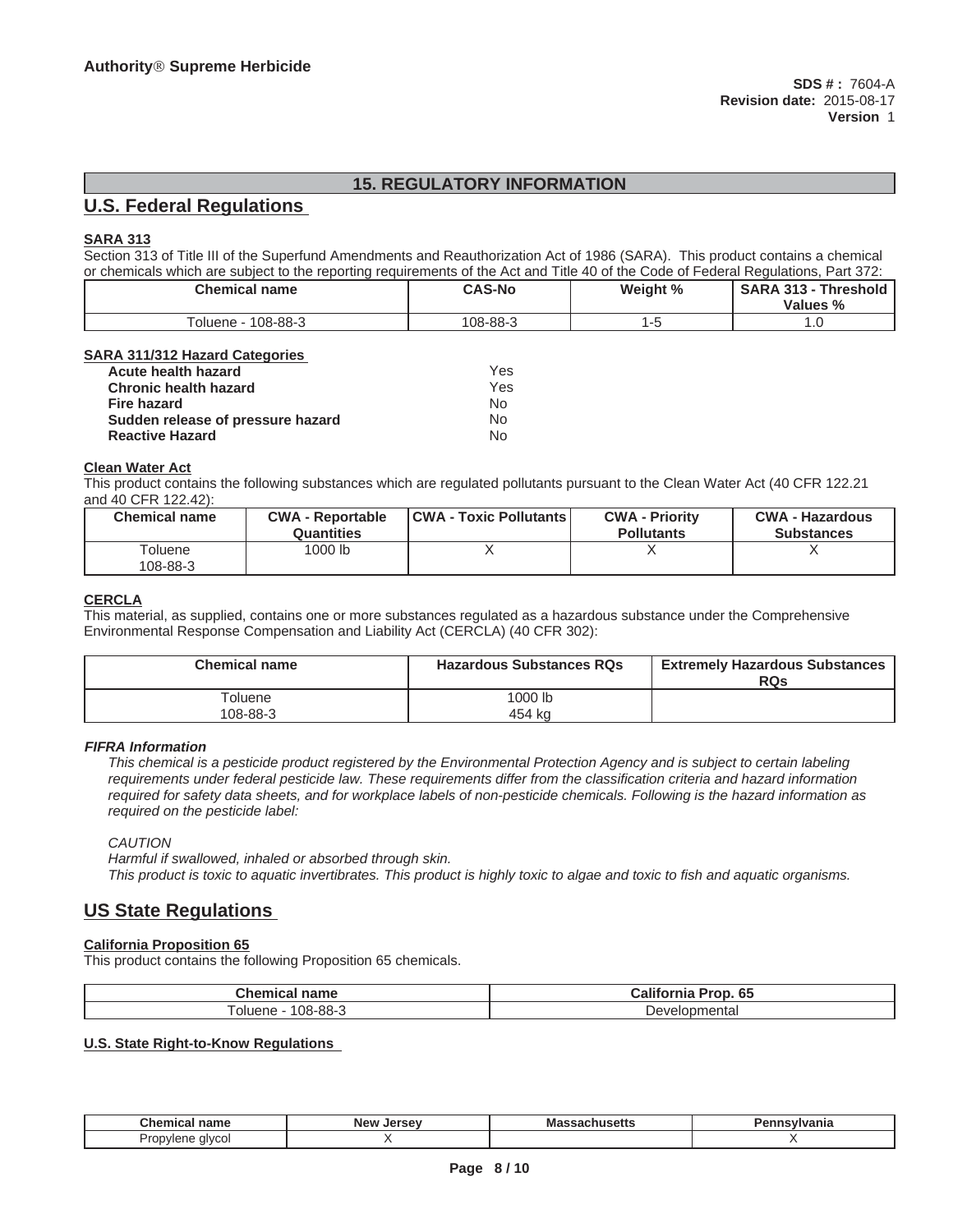**SDS # :** 7604-A **Revision date:** 2015-08-17

**Version** 1

| $- - -$<br>--<br>ົ້າ / -ລວ-ບ |  |  |
|------------------------------|--|--|
| uene                         |  |  |
| $08-88-$                     |  |  |

#### **International Inventories**

| <b>Chemical name</b>              | <b>TSCA</b><br>States) | <b>DSL</b><br>(United   (Canada) | <b>EINECS/ELINC</b><br>S (Europe) | <b>ENCS</b><br>(Japan) | China<br>(IECSC) | KECL (Korea) | <b>PICCS</b><br>(Philippines) | <b>AICS</b><br>(Australia) |
|-----------------------------------|------------------------|----------------------------------|-----------------------------------|------------------------|------------------|--------------|-------------------------------|----------------------------|
| Propylene glycol<br>$57 - 55 - 6$ |                        |                                  |                                   |                        |                  |              |                               |                            |
| Toluene<br>108-88-3               |                        |                                  |                                   |                        |                  |              |                               |                            |

**Mexico - Grade** Serious risk, Grade 3

| <b>Chemical name</b> | <b>Carcinogen Status</b>                                                                                                                                    | <b>Mexico</b>                                                                                                   |
|----------------------|-------------------------------------------------------------------------------------------------------------------------------------------------------------|-----------------------------------------------------------------------------------------------------------------|
| Toluene              |                                                                                                                                                             | Mexico: TWA 50 ppm                                                                                              |
|                      |                                                                                                                                                             | Mexico: TWA 188 mg/m <sup>3</sup>                                                                               |
|                      |                                                                                                                                                             |                                                                                                                 |
| <b>Chemical name</b> | <b>Mexico - Pollutant Release and</b><br><b>Transfer Register - Reporting</b><br><b>Emissions for Fabrication, Process</b><br>or Use - Threshold Quantities | <b>Pollutant Release and Transfer</b><br><b>Register - Reporting Emissions -</b><br><b>Threshold Quantities</b> |
| Toluene              | 1000                                                                                                                                                        | $1000$ kg/yr                                                                                                    |
|                      | 5000 kg/vr                                                                                                                                                  |                                                                                                                 |

#### **WHMIS Statement**

This product has been classified in accordance with the Hazardous Products Regulations (HPR) and the SDS contains all the information required by the HPR.

#### **WHMIS Hazard Class** D2B - Toxic materials



#### **16. OTHER INFORMATION**

| <b>NFPA</b> | <b>Health Hazards</b> | Flammabilitv | <b>Instability</b>     | <b>Special Hazards -</b>   |
|-------------|-----------------------|--------------|------------------------|----------------------------|
| <b>HMIS</b> | <b>Health Hazards</b> | Flammability | <b>Physical hazard</b> | <b>Personal Protection</b> |

*\*Indicates a chronic health hazard.*

| NFPA/HMIS Ratings Legend | Severe = 4; Serious = 3; Moderate = 2; Slight = 1; Minimal = 0 |
|--------------------------|----------------------------------------------------------------|
| <b>Revision date:</b>    | 2015-08-17                                                     |

**Reason for revision:** Initial Release

#### **Disclaimer**

**FMC Corporation believes that the information and recommendations contained herein (including data and statements) are accurate as of the date hereof. NO WARRANTY OF FITNESS FOR ANY PARTICULAR PURPOSE, WARRANTY OF MERCHANTABILITY OR ANY OTHER WARRANTY, EXPRESSED OR IMPLIED, IS MADE CONCERNING THE INFORMATION PROVIDED HEREIN. The information provided herein relates only to the specified product designated and may not be applicable where such product is used in combination with any other materials or in any process. Further, since the conditions and methods of use are beyond the control of FMC Corporation, FMC corporation expressly disclaims any and all liability as to any results obtained or arising from any use of the products or reliance on such information.**

**Prepared By:**